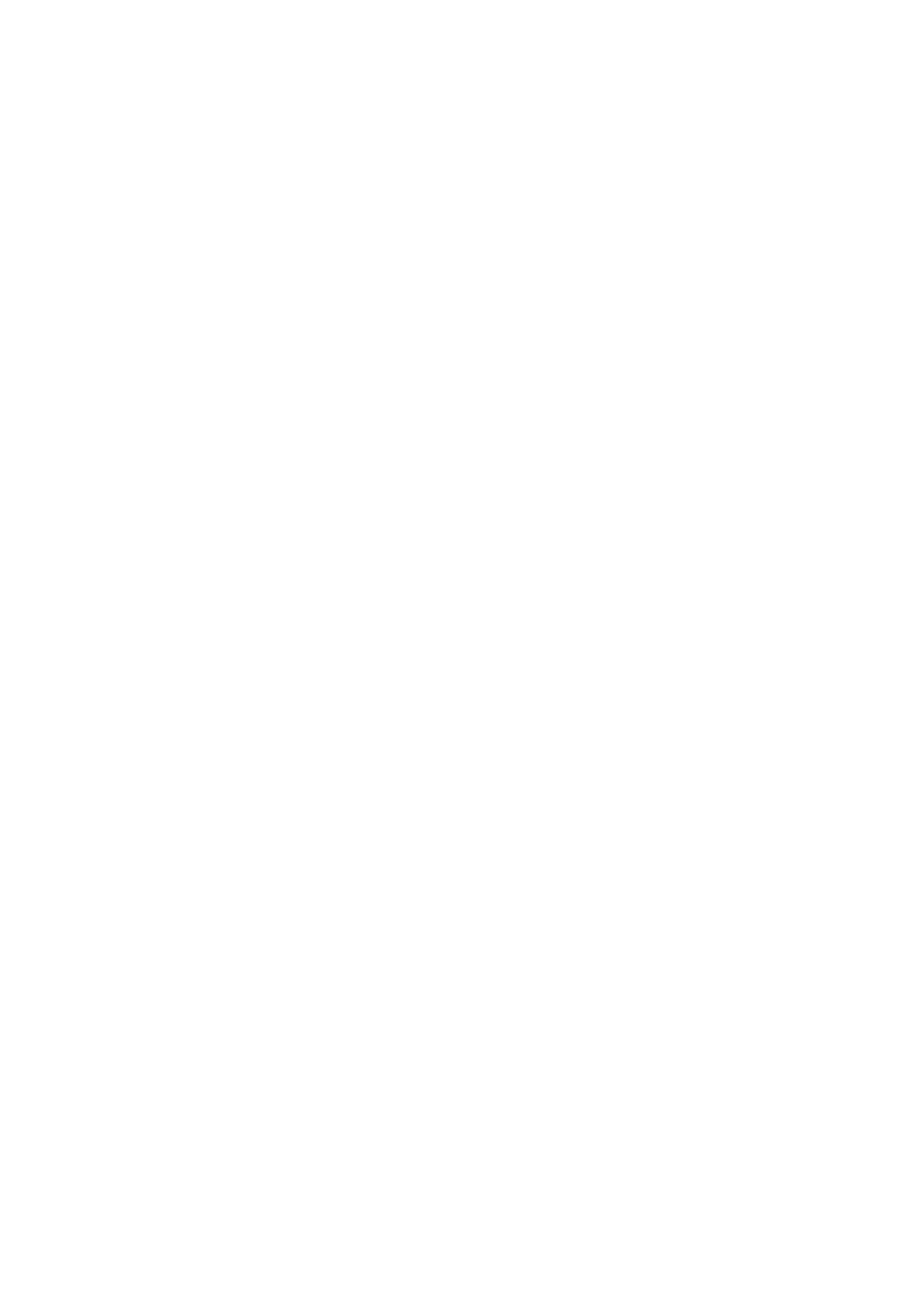# The Gender Wage Gap

## **The issue…**

Across the globe, women earn on average substantially less than men. The gender wage gap stands on average at 23 per cent – meaning that women earn 77 cents on every dollar earned by men for each hour worked<sup>1</sup>. In some countries, the wage gap is substantially higher. For instance, in Japan and South Korea, women earn on average more than 30 per cent less than men for the same amount of time worked, and in Azerbaijan and Benin, the gender wage gap is greater than 40 per cent! For women of colour, disabled women, indigenous women and migrant women the pay gaps are even higher.

Women's lower pay – combined with their greater concentration in part-time, informal and precarious work as well as career breaks or job loss due to their disproportional share in taking up unpaid care work – leads to women's higher risk of poverty. It also contributes to their lower social security contributions, and in turn inadequate or even inexistent social security entitlements, leaving them especially vulnerable in old age. In the EU alone, women's pensions tend to be 37 per cent less than men's.

Despite advancements of women in the labour market across many countries, gender differences in pay are persistent, having barely changed on the aggregate level over the last 15 years<sup>2</sup>. Within Latin America and the Caribbean, the pay gap has shrank by 12 percent since 1990, however women still earn a quarter less than men in this region.3 Worldwide estimates show that at current trends, gender differences in pay will not close until 20694 . This rate of change is unacceptable, and there is therefore a need for accelerated action to close the gender wage gap.

#### **Chart: Gender gap in hourly wages in selected countries**



1 UN (2017) The State of World Population 2017

2 OECD (2017) The Pursuit of Gender Equality: An uphill battle

3 World Economic Forum (2016) <u>[Closing the gender pay gap in Latin America – why is progress so slow?](https://www.weforum.org/agenda/2016/03/closing-the-gender-pay-gap-in-latin-america-why-is-progress-so-slow)</u> Based on ECLAC figures<br>4 UN (2017) The State of World Population 2017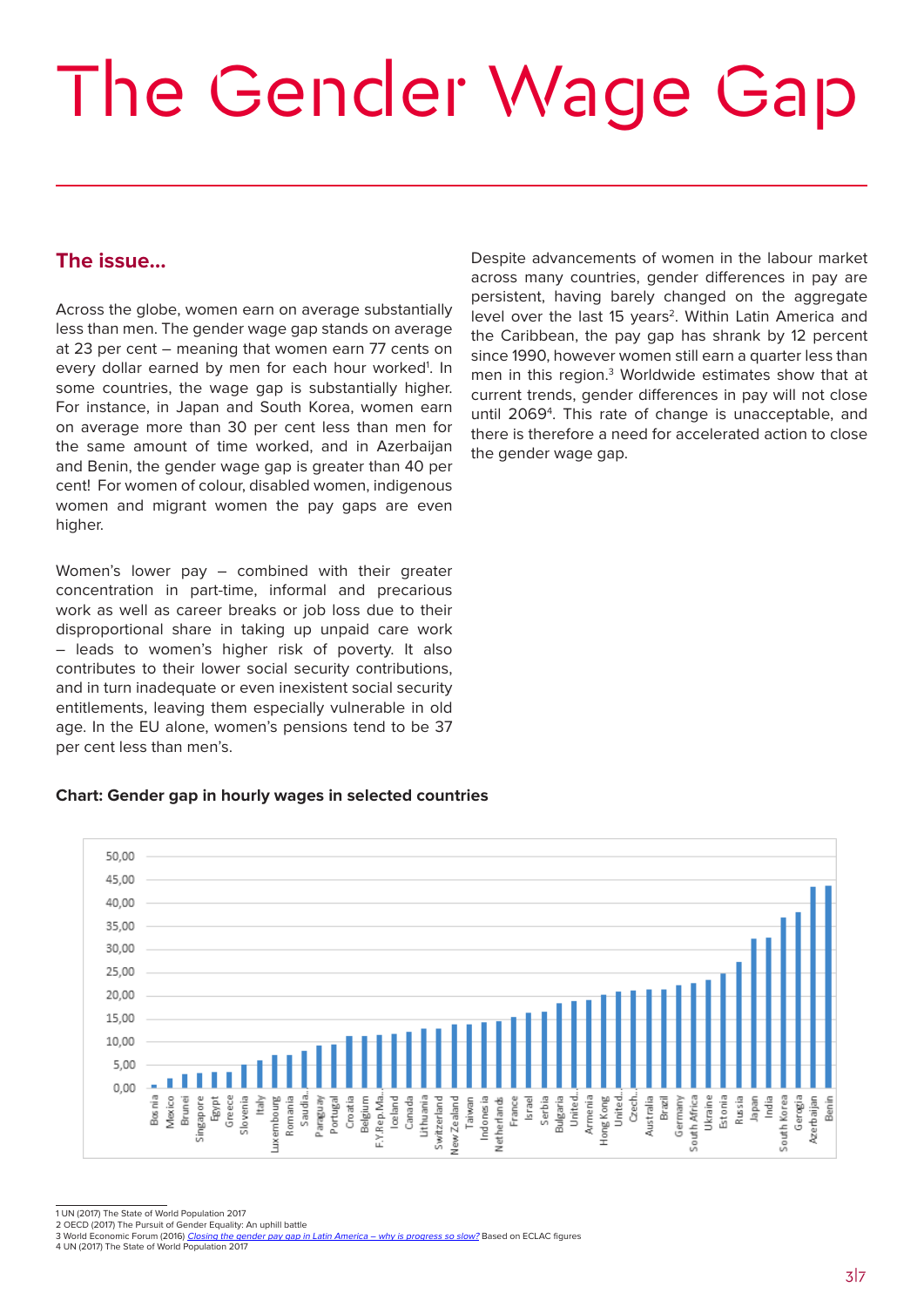#### **The drivers…**

The gender wage gap is a product of numerous and interconnected factors. It is due, in part, to the fact that **women tend to be overrepresented in sectors and jobs that pay less**. Within OECD countries, women are disproportionately represented in service sector jobs (84%) particularly in areas such as health, retail and social work. Men, on the other hand, are far more represented than women within higher-paying jobs in the construction and manufacturing industries. Such sectoral segregation has numerous causes, including gender stereotypes in education and in the labour market, as well as imbalances in caring and household responsibilities between women and men that may lead women to seek occupational niches where hours are shorter or more flexible<sup>5</sup>. **Overall, women's work is valued less; professions that are traditionally 'feminised, generally receive a lower salary than so-called 'male jobs'.**

In addition to occupational segregation between sectors, women also tend to hold lower-level positions within enterprises. They are dramatically **underrepresented in managerial positions** –holding only 25 per cent of senior leadership positions<sup>6</sup>. Moreover, global estimates reveal that 34 per cent of businesses do not have any female senior managers<sup>7</sup>. Women also tend to be more likely to work in jobs below their skill level. The possibility of being over-qualified for jobs among university graduates is higher for women than men in many countries<sup>8</sup>.

Furthermore, all over the world women still assume the main **responsibility for care tasks** within households. Studies show that, worldwide, women undertake 75% of all unpaid care work and spend 2.5 times more time on these care tasks than men do.9 **The gender wage gap has accordingly been shown to be particularly**  acute for parents.<sup>10</sup> Several studies have documented the so-called motherhood penalty –whereby mothers tend to earn less than non-mothers – as well as the 'fatherhood bonus', whereby men tend to earn more<sup>11</sup>. This phenomenon is due in part to the fact that women are more likely to interrupt their careers to take care of children and old or sick relatives, leading to absences from the labour market, and are also more likely to return to work part-time than men. These gendered differences in the division of family responsibilities can in turn affect women's career progression, their opportunities to access paid work and full employment, and their pay prospects – in addition to contributing to occupational segregation, as mentioned earlier.

Finally, **Gender discrimination**, both direct (i.e., explicitly paying an employee less because of gender) as well as indirect (i.e., unconscious bias), remains a pervasive problem and major contributor to the gender wage gap. It continues to be the largest factor behind the gender pay gap in many countries –accounting, for instance, for around 38% of pay differentials in Australia<sup>12</sup>. Intersectional discrimination further exacerbates the pay gap for women who are members of disadvantaged groups, such as ethnic minority women, women with a disability, older women and black women.<sup>13</sup>

#### **Policy measures….**

There are a number of policies that have been shown to have a positive effect in reducing the gender wage gap – especially when effectively combined.

First and foremost, establishing and enforcing **equal pay and anti-discrimination legislation** has been recognized as essential in order to establish a legal framework for ensuring equal pay for work of equal value as well as to provide legal recourse to victims of pay discrimination<sup>14</sup>. According to a UN report, 59 countries had passed laws stipulating equal pay for work of equal value by 2014<sup>15</sup>. Moreover, there are international labour standards in the area of equal pay and non-discrimination (see below). Still, the ILO Committee of Experts has acknowledged that while many countries have ratified ILO Convention 100 on equal remuneration for work of equal value, a smaller number of countries have actually passed implementing laws or have applied the principle of 'equal pay for work of equal value' in law and in practice.<sup>16</sup>

Some governments have also implemented in recent years measures to enhance **pay transparency**, which make it easier for workers to identify gender disparities in pay as well as make it easier for the government to identify where violations of equal pay legislation exist (some recent country case examples are highlighted below). In 2014 the European Commission issued a Recommendation on Pay Transparency Measures which urged EU Member States to put in place measures to allow employees to request information on pay levels that are broken down by gender and undertake pay audits of companies.<sup>17</sup> Only 11 of the 28 EU Member States have such legislation in place<sup>18</sup>.

Measures to **tackle gender segregation in occupations** are also important. In this respect, education policy can

- 11 Mandel and Shalev (2009) How Welfare States Shape the Gender Pay Gap: A Theoretical and Comparative Analysis
- 12 Australian Diversity Council (2017) The Economics of the Gender Pay Gap
- 13 European Commission (2016) [Intersectional discrimination in EU gender equality and non-discrimination law](https://www.equalitylaw.eu/downloads/3850-intersectional-discrimination-in-eu-gender-equality-and-non-discrimination-law-pdf-731-kb) 14 See for instance UK Equality and Human Rights Commission: Why equal pay matters
- 15 UN Women (2015) [Progress of the World's Women 2015-16: Transforming Economies, Realizing Rights](http://www.unwomen.org/-/media/headquarters/attachments/sections/library/publications/2015/poww-2015-2016-en.pdf?la=en&vs=0) 16 ILO (2016) [Closing the gender pay gap: A review of the issues, policy mechanisms and international evidence](http://www.ilo.org/wcmsp5/groups/public/---dgreports/---gender/documents/publication/wcms_540889.pdf)
- 17 European Commission Recommendation on strengthening the principle of equal pay between men and women through transparency ([2014/124/EU](https://eur-lex.europa.eu/legal-content/EN/TXT/PDF/?uri=CELEX:32014H0124&from=EN))

<sup>5</sup> European Commission (2009) Gender segregation in the labour market: Root causes, implications and policy responses in the EU 6 Grant Thorton (2017) Women in Business

<sup>7</sup> Ibid

<sup>8</sup> For instance Spain, UK, Italy, Belgium, France Germany and the Netherlands, see Conde Ruiz and Marra de Artíñano (2016) Gender Gaps in the Spanish Labour Market

<sup>9</sup> McKinsey Global Institute (2015) [The Power of Parity: How Advancing Women's Equality can add \\$12 Trillion to Global Growth](https://www.mckinsey.com/~/media/McKinsey/Global Themes/Employment and Growth/How advancing womens equality can add 12 trillion to global growth/MGI Power of parity_Full report_September 2015.ashx), ILO (2016) Non-Standard Employment Around the World: Understanding shaping prosp

<sup>10</sup> For a more detailed discussion, see ILO (2015) [The motherhood pay gap: A review of the issues, theory and international evidence](http://www.ilo.org/global/publications/working-papers/WCMS_348041/lang--en/index.htm)

<sup>18</sup> European Commission (2017) [Report on the implementation of the pay transparency recommendation](https://eur-lex.europa.eu/legal-content/EN/TXT/?uri=celex%3A32014H0124)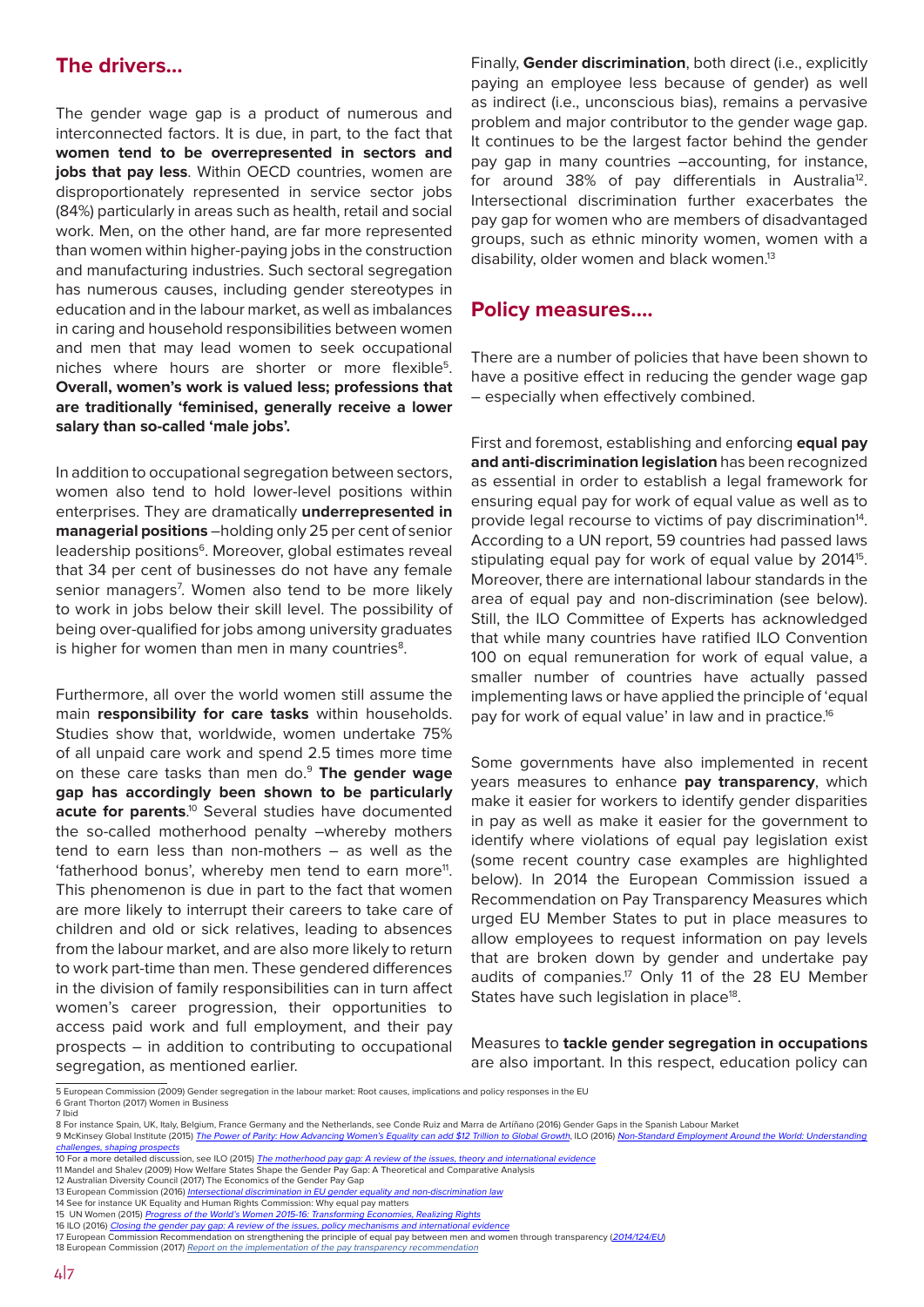play a role in removing the gender bias in curricula and raising awareness of the likely consequences of male and female choices of fields of study in their careers and earnings<sup>19</sup>. Deliberate policies to recruit and retrain women in under-represented fields such as STEM can also be helpful, as well as policies that encourage men to move into female dominated occupations. Social partners have an important role to play in this respect. For example, the UK Communication Workers Union (CWU) was involved in a joint initiative with British Telecom to target and recruit more female engineers<sup>20</sup>.

Policies to address **women's underrepresentation in management positions** can also have significant effects. Some governments have introduced **gender quotas** in this respect  $-$  including Norway, France and Belgium<sup>21</sup>. Rwanda has also introduced a 30% quota for women in public decision-making bodies, which has contributed to it having the highest levels of women in leadership in the world (see country-case example below). Moreover, setting **gender-neutral job evaluation and classification systems** can also help to address indirect discrimination in the promotion and pay of women $22$ .

**Family-friendly policies** can help to reduce gender disparities in employment and in turn earnings. They can reduce gaps in women's careers due to care and prevent them from being forced to leave the labour market altogether. Improving access to affordable childcare services and care services for elderly/ dependent relatives has been shown to be essential tools in boosting women's participation in the labour market after having children<sup>23</sup>. Promoting a more genderbalanced use of family leave has also been shown to promote women's faster return to the labour market after having children, reduce employers' discrimination among women of childbearing age, and supports women's improved career prospects and higher pay<sup>24</sup>. It also helps challenge social norms around women's reproductive roles, as men are encouraged to share caring responsibilities.

**Living minimum wages** can also help to reduce pay disparities between women and men – particularly for low-income workers<sup>25</sup>. As women tend to be overly represented in low-wage work compared to men, increasing the minimum wage can help to push up their wages relative to men's. Raising the minimum wage is also, more generally, an effective tool in reducing inwork poverty and ensuring decent livelihoods for all workers –women and men.26 Adequate universal social protection systems in line with ILO Convention 102 and Recommendation 202 are also essential in this regard.

Finally, ensuring that workers have freedom of association, **the right to organize and bargain collectively**, as well as the ability to collectively raise grievances have all been shown to reduce the gender wage gap. By setting clear pay standards, collective bargaining agreements (CBAs) reduce the amount of discretion employers have to pay workers. In the United States, the wage gap between men and women is 11 per cent for unionised women, compared to 22 per cent on average<sup>27</sup>. In the United Kingdom, the wages of women union members are on average 30 per cent higher than those of non-unionised women<sup>28</sup>. Evidence also shows that labour markets with coordinated and centralised bargaining structures have by and large delivered more egalitarian wage structures which favour more gender equality<sup>29</sup>. That being said, many governments have taken measures to weaken trade unions $30$  and reduce collective bargaining coverage in recent years<sup>31</sup>, which is having devastating impacts to workers' rights and is contributing to increased wage inequality<sup>32</sup>.

- 22 See UK Equality and Human Rights Commission (2014) [Gender-Neutral Job Evaluation Schemes: An Introductory Guide](https://www.equalityhumanrights.com/sites/default/files/gd.13.101-1_gender_neutral_jes-ig_18-03-14_final.pdf)
- 
- 23 See for instance ITUC reports on <u>[investing in the care economy](https://www.ituc-csi.org/investing-in-the-care-economy)</u><br>24 See for instance OECD (2017) <u>[Paid Parental Leave, where are the fathers](http://www.oecd.org/policy-briefs/parental-leave-where-are-the-fathers.pdf)</u>?
- 25 ILO Global Wage Report 2016/2017; Rubery and Grimshaw (2011) Gender and the minimum wage in regulating for decent work<br>26 See L20 policy brief (2018) The case for wage-led growth
- 25 IEC Crout Wege Report Entertainment 26 See L20 policy brief (2018) The case for w

31 See L20 policy brief (2018) The case

<sup>19</sup> See OECD (2012) Closing the Gender Gap

<sup>20</sup> Close the Gap (2013) Shifting the balance? Exploring the trade union responses to tackling ge 21 European Commission (2016) [Gender balance on corporate boards: Europe is cracking the glass ceiling](C:\Users\astor\Downloads\WomenonBoards.pdf)

<sup>27</sup> Institute for Women's Policy Research (2016) [The Union Advantage for Women](http://www.iwpr.org/publications/pubs/the-union-advantage-for-women#sthash.VaUwff5l.dpuf) 28 UK Government Statistics (2014) [Trade Union Statistics 2014](https://www.gov.uk/government/statistics/trade-union-statistics-2014)

<sup>29</sup> See ILO (2016) Closing the Gender Pay Gap and Rubery and Grimshaw (2011) Gender and the minimum wage in regulating for decent work 30 See [ITUC global rights index 2018](https://www.ituc-csi.org/IMG/pdf/ituc-global-rights-index-2018-en-final-2-2.pdf)

<sup>32</sup> See for instance Bosch (2015) Shrinking collective bargaining coverage, increasing income inequality: A comparison of five EU countries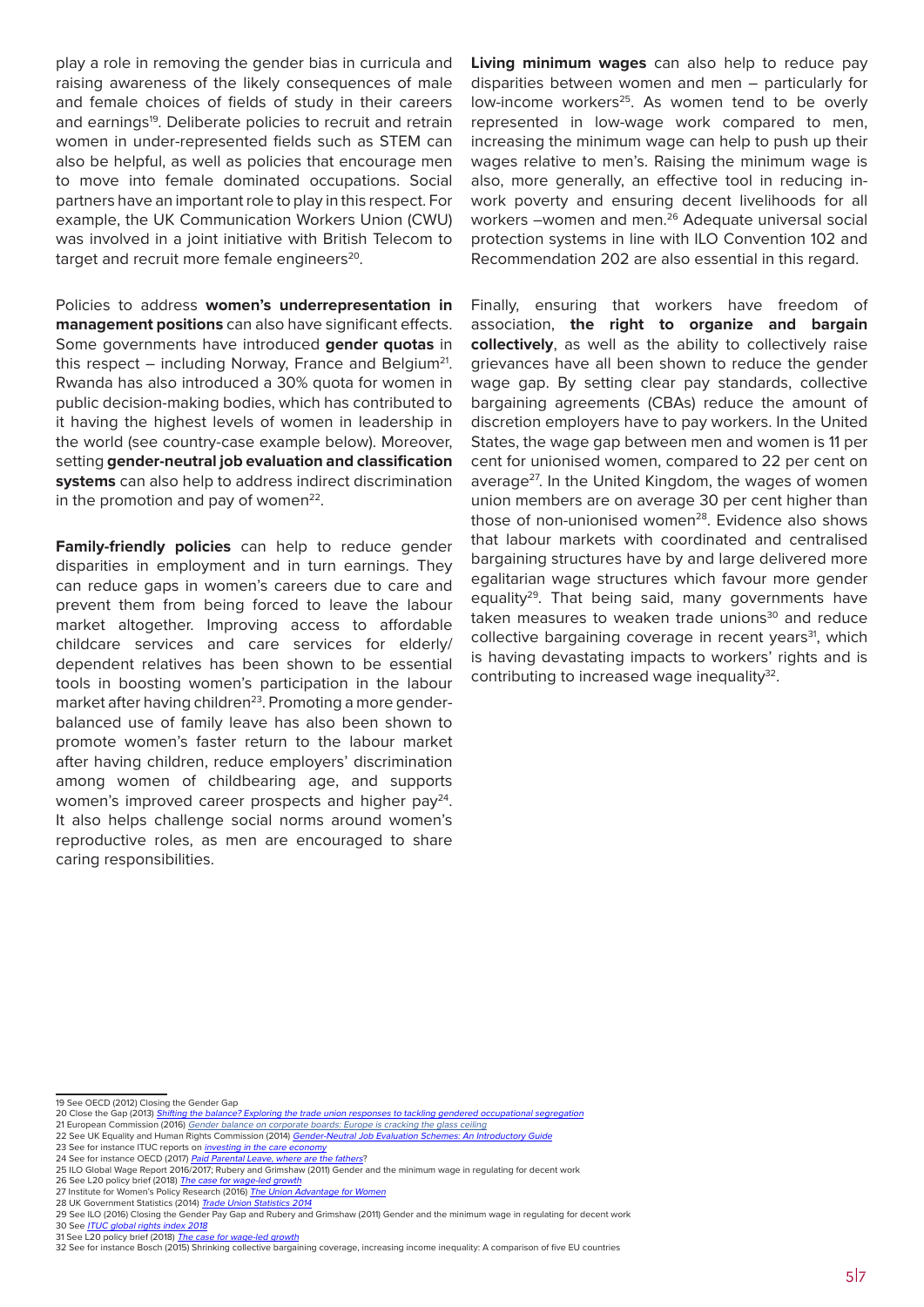# **International labour standards relevant to addressing the gender wage gap**

**The Equal Remuneration Convention (C100)**  sets out that signatories must promote and ensure equal remuneration for men and women workers for work of equal value.

**The Discrimination (Employment and Occupation) Convention (C111)** sets out that signatories should promote equal opportunities with respect to employment and eliminate discrimination on the basis of race, colour, sex, religion, political opinion, national extraction or social origin.

**The Workers with Family Responsibilities Convention (C156)** sets out that signatories should aim to enable persons with family responsibilities to exercise their right to employment without being subject to discrimination and, to the extent possible, without conflict between their employment and family responsibilities. Its accompanying Recommendation (R165) moreover sets out that measures should be taken to develop or promote affordable childcare, home-help and home-care services, and other family services.

**The Maternity Protection Convention (C183)** sets out that signatories should guarantee women the right to return to an equivalent job, with equivalent remuneration after maternity leave. They should also ensure that pregnancy and maternity do not constitute a reason for discrimination or the termination of employment.

**The Minimum Wage Fixing Convention (C131)** sets out the criteria that should be taken into account when fixing the minimum wage, notably the needs of workers and their families, as well as the general level of wages in the country, the cost of living, social security benefits, and the relative living standards of other social groups, and economic factors. It sets out that they should be developed together with social partners and be enforced through adequate labour inspectorates and sanctions for non-compliance.

**Freedom of Association and Protection of the Right to Organise Convention (C87)**, the Right to Organise and Collective Bargaining Convention (C98) and the Collective Bargaining Convention (C154) protect workers' rights to organizing and collective bargaining.

## **Union demands…**

Concerted action is needed on the part of governments and social partners to address the gender pay gap. In this regard, unions are calling for a combination of measures:

- Governments should have in place strong **equal pay and anti-discrimination** legislation that upholds the principle of equal remuneration for work of equal value, with robust enforcement mechanisms, grievance procedures and access to remedy in line with international labour standards and good practice.
- Employers should make use of **gender-neutral job evaluations and classifications** in order to avoid bias in the recruitment and promotion of women, as well as **make transparent all criteria and decisions concerning pay** and collect and regularly publish data on wage levels for all categories of employment disaggregated by gender.
	- Governments and social partners should take **measures to tackle gender segregation** across sectors and job categories, for instance through setting quotas and/or establishing targeted initiatives to train, recruit and retain women in underrepresented sectors and jobs.
- Along with other measures to support the reconciliation of work and family responsibilities, including **paid family leave for both women and men**, governments should invest in **affordable, quality public formal care services** for children and dependent relatives, the creation of decent care jobs and in the formalisation of informal care jobs.
- Governments must ensure **minimum living wages**, based on the cost of living, covering all workers, and developed with full involvement of social partners – in addition to adequate, universal social protection systems.
	- Social partners should undertake **collective bargaining** on wages, which should be promoted by governments. Collective agreements should have wide coverage and be legally binding. Government reforms to weaken collective bargaining must be immediately reconsidered.